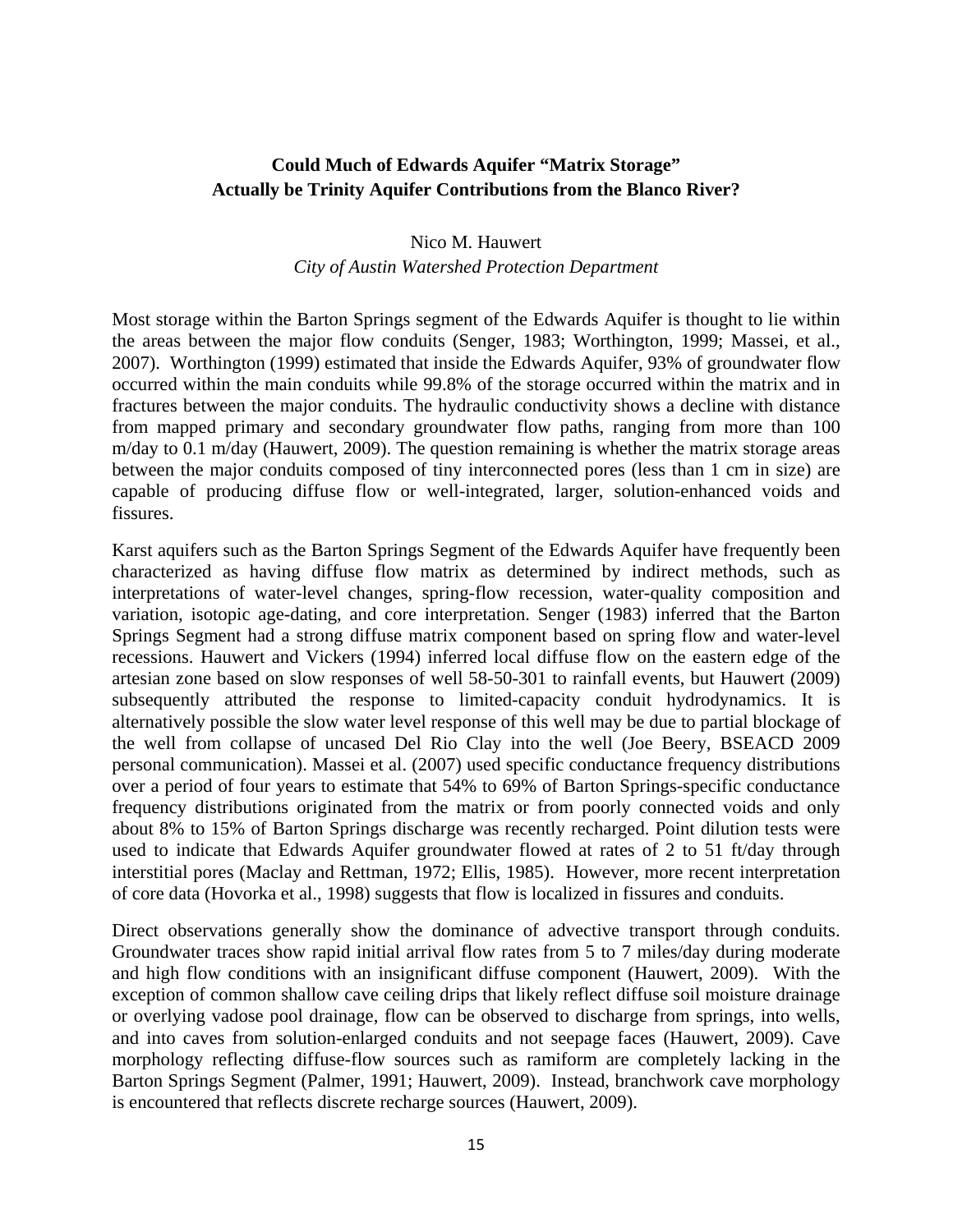Groundwater traces conducted during low-flow conditions indicate that the advective to diffusive flow relation diminishes to some, yet unquantified, extent. During low-flow conditions, groundwater velocities decrease considerably to 0.3 to 1 mile per day (Hauwert, 2009). The diminished flow rates during low-flow conditions are much less than could be accounted for by simple lowering of potentiometric gradient. Dye recoveries are lower during low-flow conditions. The uncertainty of arrival times and the need to protect wells and aquatic habitat from excessive dye concentrations increases the complexity of recovering dye pulses in water samples during low-flow conditions in order to quantify the ratio of advective to diffusion and dispersion. Near some of the tracer injection sites, pulses of dye have been measured as much as 10 years after injection, although such pulse behavior may be due to the dye trapped within the unsaturated zone that becomes periodically flushed by larger rain events. Even considering the relatively slower groundwater velocities and lower tracer recoveries during droughts, there is little if any direct evidence that indicates small pores are hydraulically significant within the phreatic zone for either flow or storage in the Edwards Aquifer.

Quinlan et al., (1995) and Davies and Quinlan (1993) argued that in mature karst aquifers, conduits become sufficiently integrated to the point that diffuse flow components are not significant except on small local scales. Also, with further examination there are frequently other explanations to account for the indirect evidence presented for diffuse flow. It was later discovered that many springs on which the Shuster and White (1971) characterized aquifers using variation in specific conductance were influenced by an aliasing bias, where too few samples were collected to adequately describe the variation (White, 2007). Massei et al (2007) noted that karst springs such as Barton Springs have different water-quality sources that complicate characterization using specific conductance alone. One problem in using indirect methods alone to characterize aquifer systems is that the interpretation may not be unique. In addition to recharge from the major creeks and intervening outcrop area, Barton Springs has other recharge sources that may include:

- 1. Epikarst flows hypothesized by Atkinson (1977) and Klimchouk (2004) to mimic slowerflowing drainage to springs,
- 2. Urban leakage from irrigation and utility line leaks (Garcia-Fresca and Sharp, 2005),
- 3. Groundwater flow across the southern divide (Hill, 1892; Guyton, 1964; Johnson and Schindel, 2008; Land, 2010),
- 4. Leakage from the Saline-Water Zone (Senger, 1983; Hauwert et al., 2004),
- 5. Trinity Aquifer sources including:
	- a. Cross-formational leakage from the Trinity Aquifer (Senger, 1983; Slade et al., 1986), and
	- b. Recharge of Trinity Aquifer spring-fed baseflow.

While all of the sources listed above should be further quantified and investigated to determine to what extent, if any, they provide recharge to Barton Springs, this paper suggests only that Trinity Aquifer baseflow from the Blanco River (5b) may account for some indirect observations attributed to "diffuse matrix flow" within the Edwards Aquifer.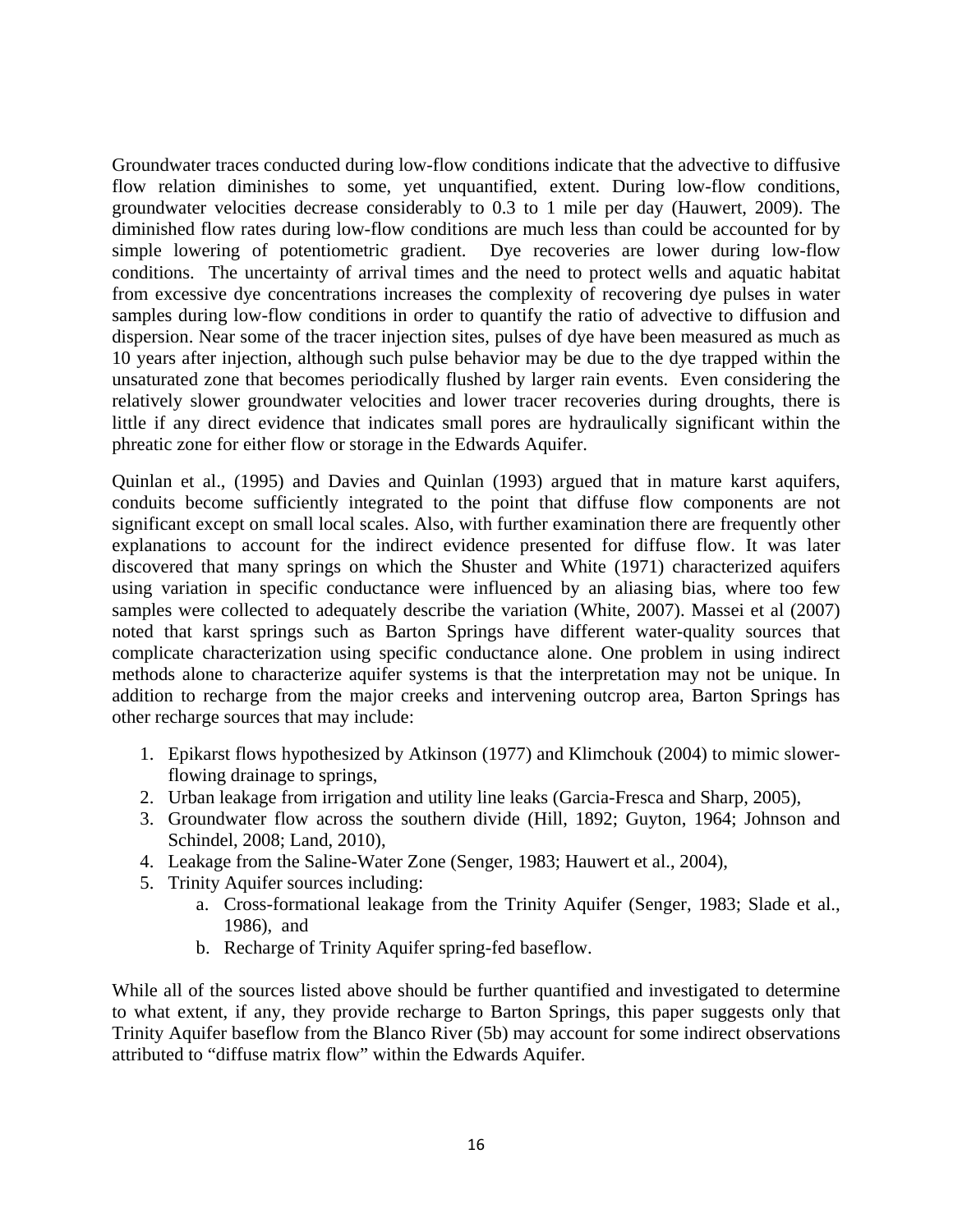From 2008 to 2009, a series of dye traces were conducted in the Blanco River and its major tributary, Halifax Creek, using eosine and sodium fluorescein (uranine) dye (Edwards Aquifer Authority, in preparation). This study was the result of a cooperative effort involving the Edwards Aquifer Authority, Barton Springs/Edwards Aquifer Conservation District, Zara Environmental, and the City of Austin. During the injections, Barton Springs flow varied from 19 to 31 ft<sup>3</sup>/s, which is lower than its 53 ft<sup>3</sup>/s average flow. Wells in the Ruby Ranch and Mountain City areas previously traced to Barton Springs recovered the eosine dye from multiple injections (**Figure 1**). The dyes initially arrived at Barton Springs within about three months (**Figures 2 and 3**), yielding a flow rate of about 0.3 miles/day. The eosine dye injected in the Blanco River at Halifax Creek also was detected in several wells south of the Blanco River near San Marcos Springs, indicating that a percentage of water moves south as well. The tracing study was definitive in establishing directly, for the first time, that the Blanco River contributes flow to Barton Springs during low-flow conditions and the length of time the process took. However, this tracing has not yet quantified the Blanco River contribution to Barton and San Marcos springs.

Analysis comparing Blanco River recharge to Barton Springs discharge indicates that the Blanco River has a major role in sustaining Barton Springs flow during droughts. The Blanco River has a much larger watershed than the creeks that provide most of the recharge to Barton Springs. The Blanco River is sustained both by stormwater runoff and major springs discharging from the Trinity Aquifer, including Jacob's Well near Wimberley. To estimate the amount of Blanco River flow loss contributing to Barton Springs, Blanco River flow loss was compared to the total Barton Springs discharge for eight low-flow intervals (Hauwert et al., in preparation; **Figures 4 and 5**). For the eight low-flow intervals, Blanco River flow loss compared to 50% to 100% of Barton Springs discharge. Consequently, Blanco River recharge can potentially account for most of Barton Springs discharge during low-flow periods even with a portion of its recharge contributing to San Marcos Springs. While three months are required for recharge from the Blanco River to arrive at Barton Springs, much of the flow path is under artesian conditions such that a pressure pulse can potentially travel nearly instantaneously from recharge to discharge site. Further investigation is needed to determine if low-flow discharge peaks at Barton Springs are associated with corresponding Blanco River flow loss peaks, or if these peaks are not causal but created by other sources, such as stormwater runoff in watersheds closer to Barton Springs (Johns, 2006) or upland recharge.

Although the Blanco River is the predominant source of recharge to Barton Springs during lowflow conditions, overall its average contribution may be small. During high-flow conditions, it is known that Onion Creek becomes the southern groundwater divide as shown by a groundwater trace injection in 2005 that traveled from Onion Creek to both Barton Springs and San Marcos Springs (Hunt et al., 2006). Peaks in Barton Springs discharge do not generally correspond with Blanco River recharge peaks for Barton Springs flows above 40 ft<sup>3</sup>/s. Assuming the Blanco River stops contributing to Barton Springs above 40 ft<sup>3</sup>/s, a four-year water balance from 2004 to 2007 suggests that the Blanco River recharge constitutes up to 6% of mean total discharge of Barton Springs plus well pumpage, but it may be less depending on the contribution to San Marcos Springs.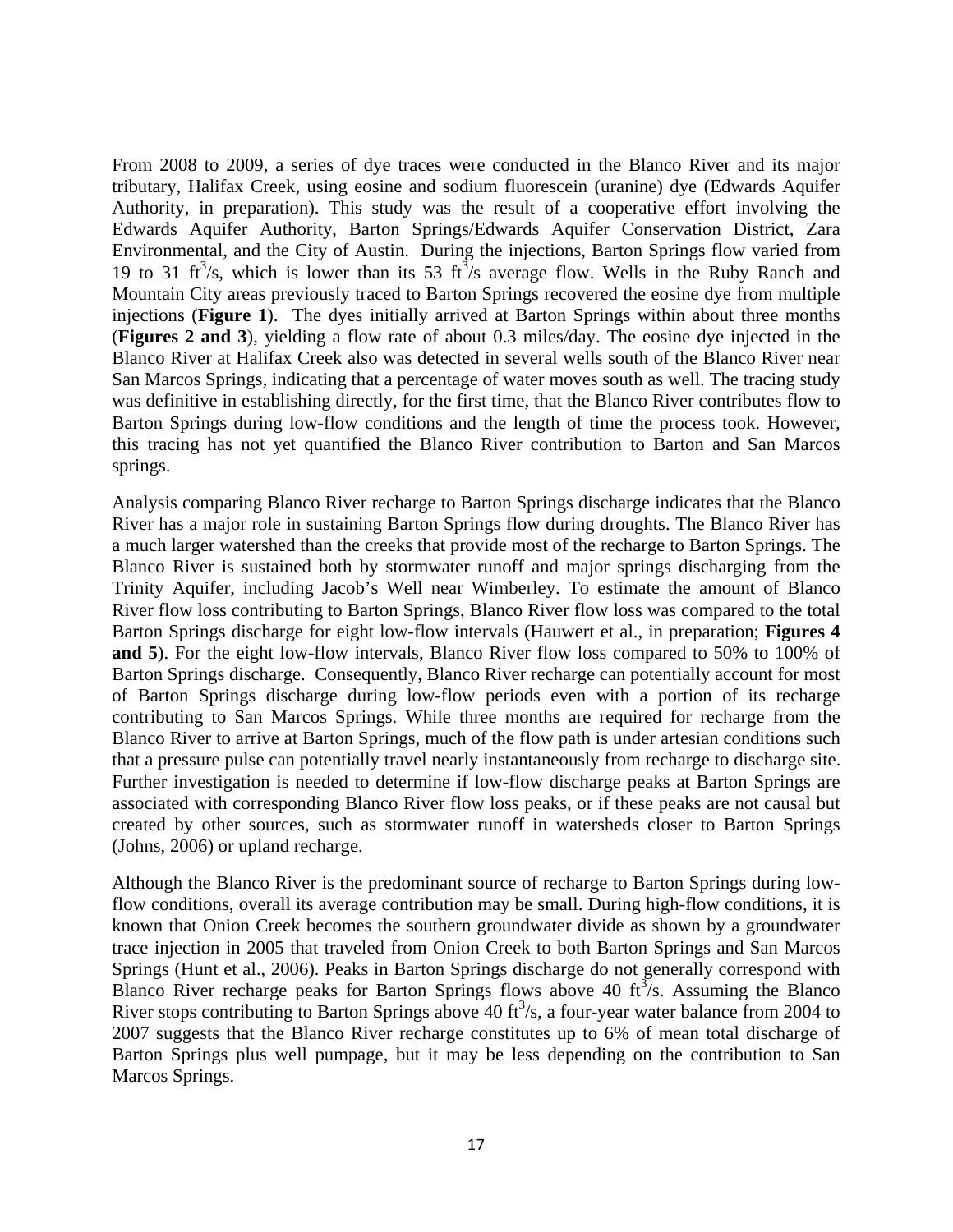Quantification of the Blanco River and other Trinity Aquifer sources to Barton Springs can be further examined chemically. For 102 measurements reported by the USGS from the Blanco River at Wimberley between 1962 and 2008, the specific conductance ranged from 366 to 532 uS/cm, with an arithmetic mean of 461 uS/cm. These conductivity readings are much lower than the predominant "P1" specific conductance frequency distribution peak of Main Barton Springs identified by Massei et al (2007), which shifted from ranges of about 600 uS/cm in wet years to more than 700 uS/cm during dryer years. However, a specific conductance measurement reflects combined sources present at the time and interpretation of specific conductance frequency distributions assume that there are times when one source is geochemically dominant and other sources are not. During droughts, when the Blanco River contribution is expected to be highest, a higher contribution of highly mineralized Saline-Water Zone leakage is simultaneously occurring; thus there is considerable overlap of the two specific conductance sources, and a small volume contribution of highly mineralized Saline-Water Zone groundwater can easily dominate the geochemistry to varying extents (Senger, 1983; Hauwert et al., 2004). Of the four Barton Springs outlets, the Saline-Water Zone leakage has strongest geochemical influence on Old Mill Springs of the Barton Springs and no geochemical influence on Upper Barton Springs because the Sunset Valley groundwater basin is hydraulically separated (Hauwert et al., 2004; Hauwert, 2009). For springs such as Main Barton Springs, Eliza and particularly Old Mill Springs, it may be impossible to clearly distinguish sources based on specific conductance alone. Senger (1983) observed that Saline-Water Zone, Trinity and Edwards Aquifer sources could be distinguished using chloride and sulfate relationships in water samples (**Figure 6**). Based on sulfate and chloride concentrations, the water quality of Onion Creek (which is the largest recharge source to Barton Springs overall) and the Blanco River are similar to other Trinity Springs sources, but appear to be indistinguishable from each other using sulfate and chloride concentrations alone. As Figure 6 shows, there is considerable overlap between Barton Springs water quality and Trinity Aquifer sources such as the Blanco River, which is consistent with the concept that Barton Springs has a strong geochemical influence from undistinguished Trinity Aquifer sources (including major spring-fed creeks draining the contributing area). Note that wells in the Manchaca groundwater basin, which are largely not expected to receive contributions from the Saline-Water Zone but are likely to be downgradient of Blanco River recharge sources and other Trinity Aquifer sources, have chloride and sulfate relation ranges identical to these Trinity Aquifer sources. While this water quality analysis is preliminary and further investigation should be conducted, the water quality results are consistent with a strong influence of the Blanco River and other Trinity Aquifer sources.

Results from recent studies on the Blanco River recharge contribution to Barton Springs, tested using direct groundwater tracing methods, suggest that this recharge source may account for sustained spring flow and, considering the simultaneous addition of Saline-Water Zone leakage, the water-quality characteristics that have been previously attributed to diffuse matrix flow within the Barton Springs segment of the Edwards Aquifer. When examined solely through indirect methods, the Trinity Aquifer recharge to the Barton Springs Segment resembles storage within the Edwards Aquifer.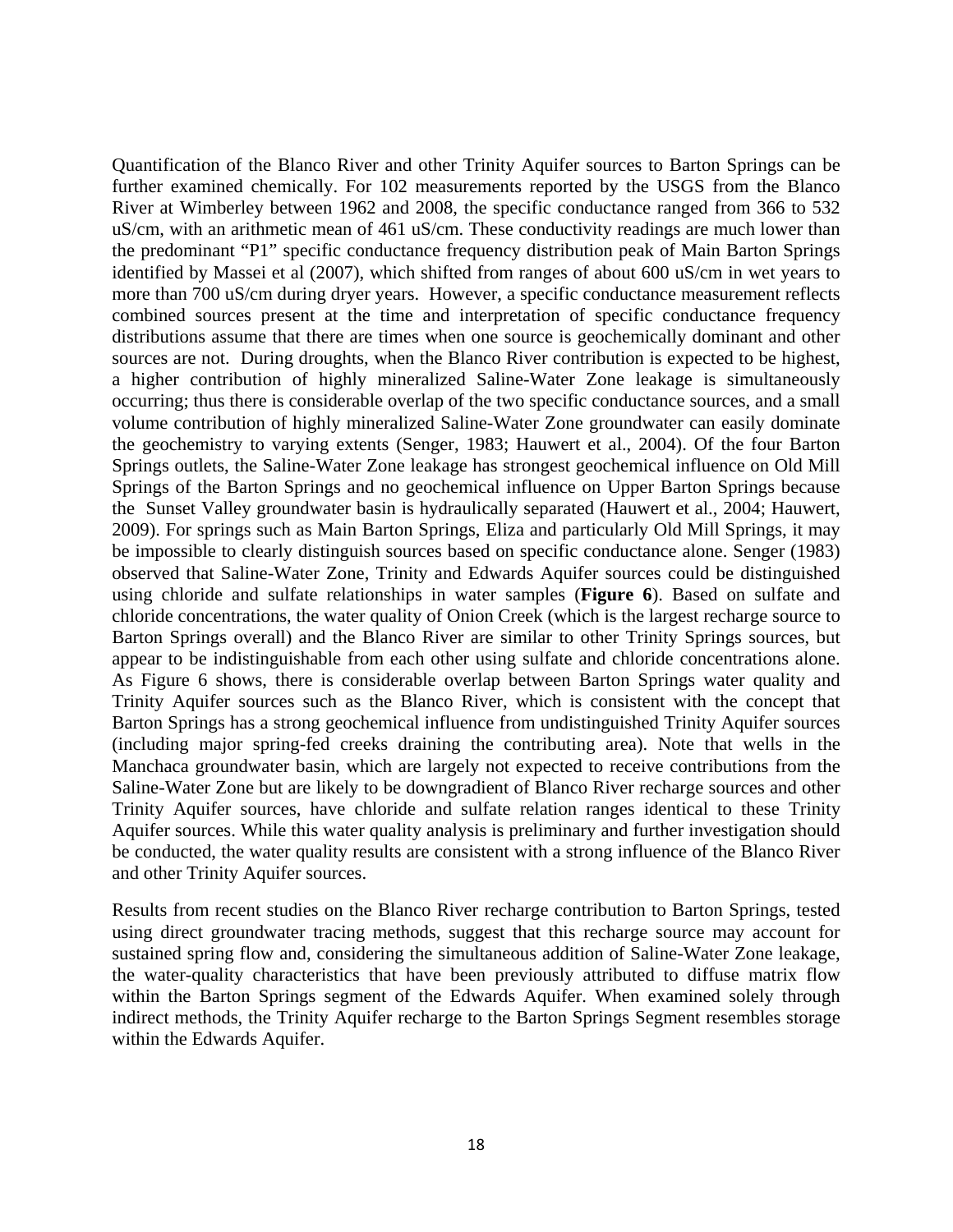## **References**

- Atkinson, T.C., 1977. Diffuse flow and conduit flow in limestone terrain in the Mendip Hills,Somerset (Great Britain): Journal of Hydrology,35,111-123. (Great Britain). *J. Hydrol.* 35, 93-100.
- Davies, G.J., and Quinlan, J.F., 1993, There is no such thing as a diffuse-flow carbonate aquifer if that aquifer is unconfined and subaerially exposed: Geological Society of America, Abstracts with Programs, v. 25, no. 6, p. 211.
- Ellis, P.M., 1985, Diagenesis of the lower Cretaceous Edwards Group in the Balcones Fault Zone Area, South-Central Texas [PhD thesis]: University of Texas at Austin, 326 p
- Garcia-Fresca, B., and Sharp, J.M. Jr., 2005, Hydrogeologic consideration of urban development: urban induced recharge: in Ehlen, J., et al., Humans as Geologic Agents, GSA Review in Engineering, v. XVI, p. 123-136.
- Guyton W.F. and Associates, 1964, Report on Barton Springs and associated ground-water conditions with particular reference to possible effects of a proposed sewer line in Barton Creek area, Austin, Texas.
- Hauwert, N.M. and Vickers, S., 1994, Barton Springs/Edwards Aquifer hydrogeology and groundwater quality: Report by the Barton Springs/Edwards Aquifer Conservation District for the Texas Water Development Board, 36 p. and figures. Accompanying addendum released by Nico M. Hauwert, BS/EACD, January 1996. http://www.ci.austin.tx.us/watershed/publications/files/BSEA1994Hyd\_GW\_Quality.pdf
- Hauwert, N.M., Johns, D., Hunt, B., Beery, J., Smith, B, and Sharp, J.M., 2004, Flow systems of the Edwards Aquifer Barton Springs Segment interpreted from tracing and associated field studies: from Edwards Water Resources In Central Texas, Retrospective And Prospective Symposium Proceedings, San Antonio, Hosted by the South Texas Geological Society and Austin Geological Society, 18 p. http://www.ci.austin.tx.us/watershed/publications/files/Flowinterp2004.pdf
- Hauwert, Nico M., 2009, Groundwater Flow and Recharge within the Barton Springs Segment of the Edwards Aquifer, Southern Travis County and Northern Hays Counties, Texas: Ph.D. Diss., University of Texas at Austin, Texas. 328 p. http://www.ci.austin.tx.us/watershed/publications/files/FinalDissertationNH2009710.pdf
- Hill, R.T., 1892. On the occurrence of artesian and other underground waters in Texas, New Mexico, and Indian territory: together with the geology and geography of those regions: U.S. Geological Survey Report. 166 p.
- Hovorka, S.D., Mace, R.E., Collins, E.W., 1998, Permeability structure of the Edwards Aquifer, South Texas: Implications for aquifer management: Bureau of Economic Geology Report of Investigation No. 250, Austin, Texas, 55 p.
- Hunt, B.B., Smith, B.A., Beery, J., 2006, Summary of 2005 groundwater dye tracing, Barton Springs Segment of the Edwards Aquifer, Hays and Travis Counties, Central Texas: BS/EACD Report of Investigations 05012006, 31 p.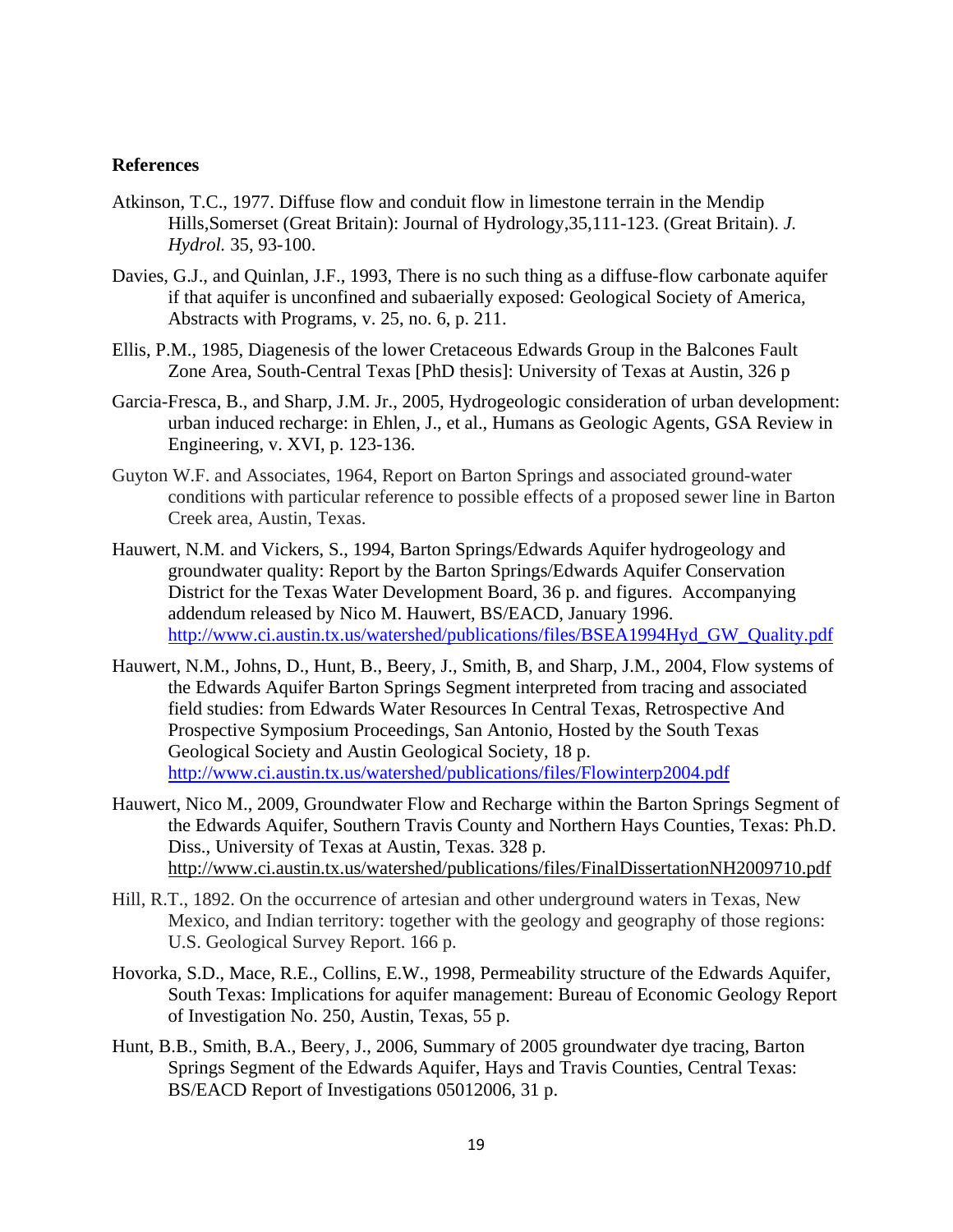- Johns, D., 2006, Effects Of Low Spring Discharge On Water Quality At Barton, Eliza, And Old Mill Springs, Austin, Texas: City of Austin Watershed Protection Department short report, SR-06-05, 15 p.
- Johnson, S.B. and Schindel G.M., 2008, Evaluation of the Option to Designate a Separate San Marcos Pool for Critical Period Management: Edwards Aquifer Authority report no. 08- 01, 109 p.
- Land, L., 2010, Evaluation of Hydrologic Connection between San Marcos Springs and Barton Springs through the Edwards Aquifer: Report by HDR Engineering, Inc. to the Guadalupe-Blanco River Authority, 35 p.
- Klimchouk, A., 2004, Toward defining, delimiting and classifying epikarst: Its origin, process and variants of geomorphic evolution: in Jones, W.K., et al., ed., D.C., Karst Water Institute special publication, v. 9, p. 23-35.
- Maclay R.W., and Rettman, P.L., 1972, Hydrologic investigation of the Edwards and Associated limestones in the San Antonio area: project report 1970-1971 EUWD, 24 p.
- Massei, N., Mahler, B.J., Bakalowicz, M,, Fournier, M., and Dupont, J.P. , 2007, Quantitative interpretation of specific conductance frequency distributions in karst: Groundwater, v. 45, no. 3, 288–293.
- Quinlan, J.F., Ray, J.A., and Schindel, G.M, 1995, Intrinsic limitations of standard criteria and methods for delineation of groundwater-source protection areas (springhead and wellhead protection areas)in carbonate terranes: in Beck, B. ed., Karst Geohazards: Engineering and Environment, P 525-540.
- Palmer, A.N., 1991, Origin and morphology of limestone caves: Geological Society of America Bulletin, v. 103, p. 1-21.
- Senger, R.K., 1983, Hydrogeology of Barton Springs, Austin, Texas [M.S. Thesis]: University of Texas, Austin, Texas, 120 p.
- Shuster, E.T. and W.B. White, 1971, Seasonal fluctuations in the chemistry of limestone springs-A possible means of characterizing carbonate aquifers, Journal of Hydrology, v. 14, p. 93-128.
- Slade, R., Dorsey, M., and Stewart, S., 1986, Hydrology and water quality of the Edwards Aquifer associated with Barton Springs in the Austin Area, Texas: USGS Water-Resources Investigations Report no. 86-4036, 117 p.
- White, W.B., 2007, A brief history of karst hydrogeology: contributions of the NSS. Journal of Cave and Karst Studies, v. 69, no. 1, p. 13–26.
- Worthington, S., 1999, A comprehensive strategy for understanding flow in carbonate aquifers: Karst Modeling, Karst Waters Institute Special Publication 5, p. 30-37.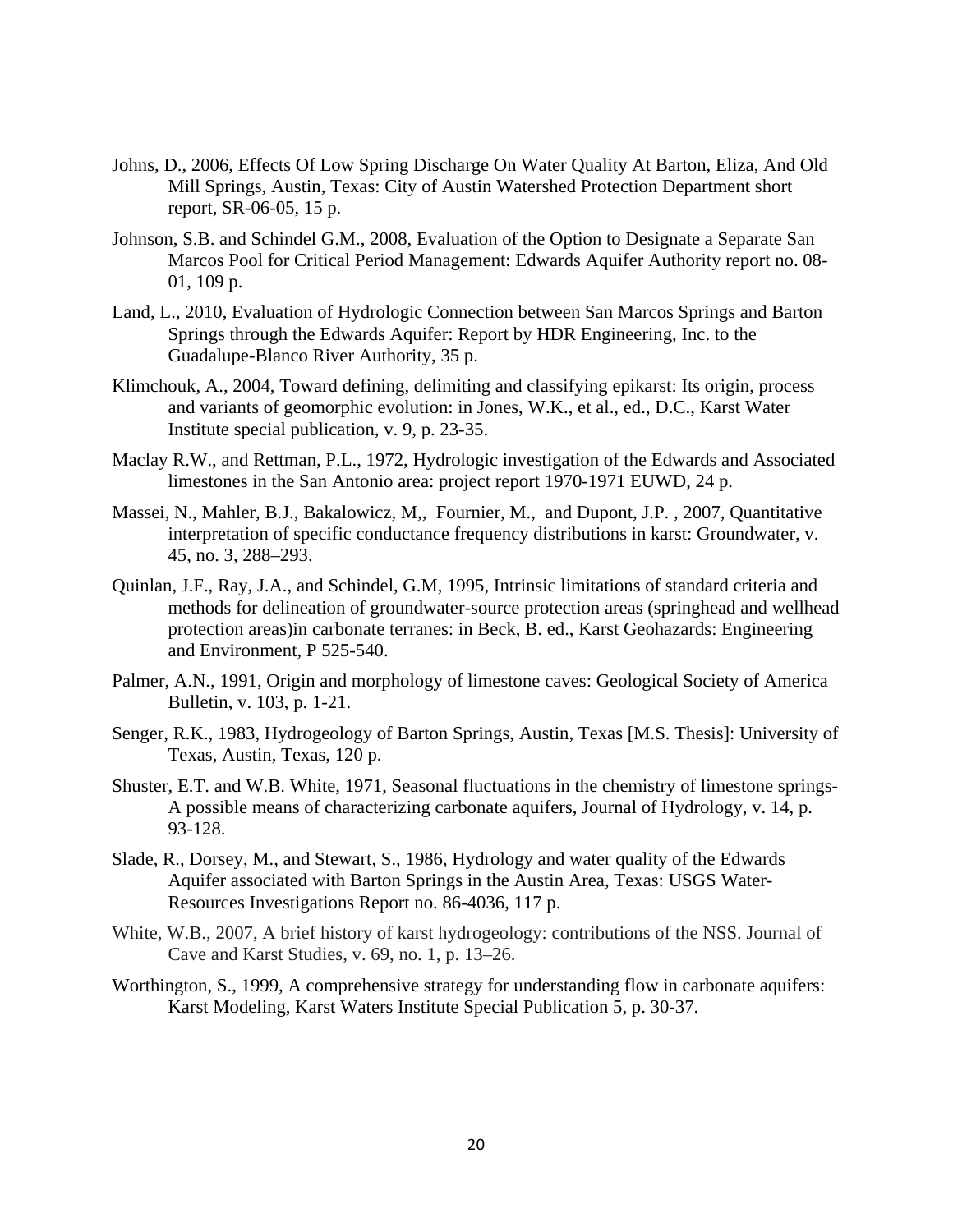

*Figure 1. Groundwater-flow paths interpretation of Blanco River injections of 2008-2009. Eosine dye was injected at the mouth of Halifax Creek on four separate pulses. Two groundwater flow paths to Barton Springs and one to San Marcos Springs were interpreted based on dye recoveries in wells and delayed arrival of the dyes to Old Mill Springs.*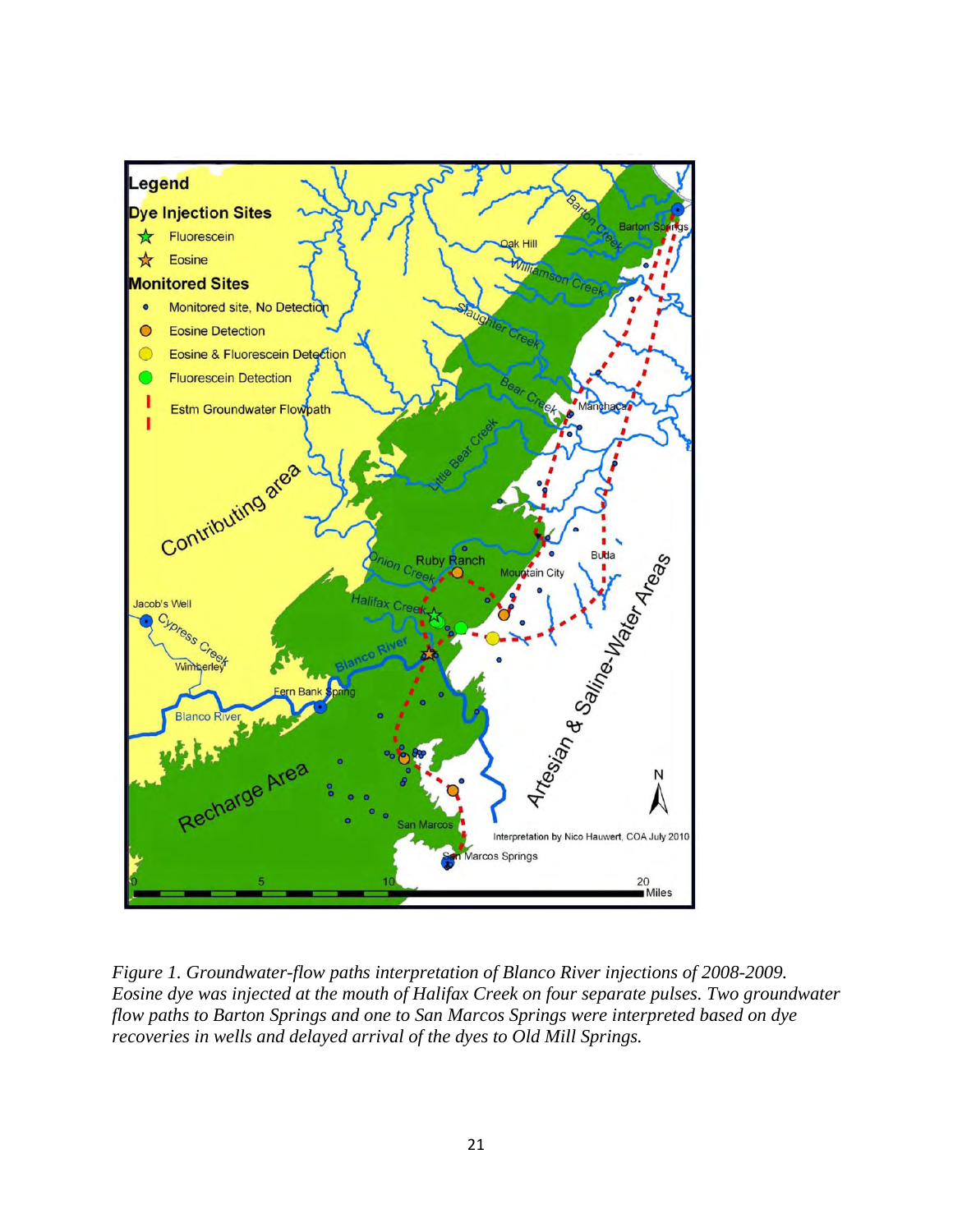

*Figure 2. Breakthrough of one of four eosine injections at Barton Springs.* 



*Figure 3. Arrival of fluorescein dye from a sinkhole in a Halifax Creek Tributary north of the Blanco River.*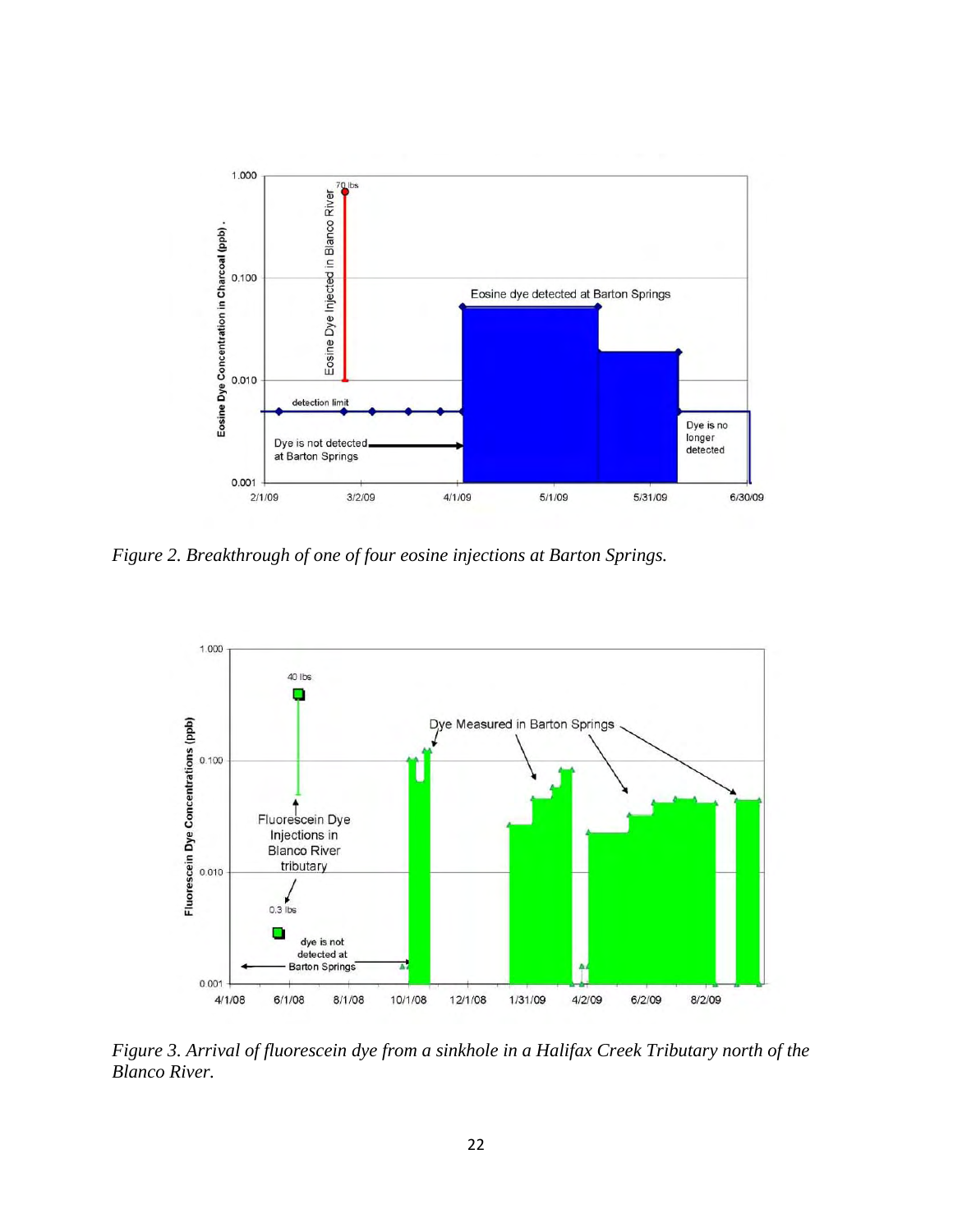

*Figure 4. Barton Springs flow mirrors Blanco River flow loss during low-flow conditions in 1989 and early 1990. Eight intervals were selected to compare flow loss with springflow. The three-month travel time was not factored into the flow comparison.* 



*Figure 5. Comparison of Blanco River flow loss to Barton Springs discharge in 2008 and 2009. Note that Onion Creek was dry during most of this period. Peaks in Barton Springs flow does not appear to correspond to Blanco River flow loss above 40 cfs.*